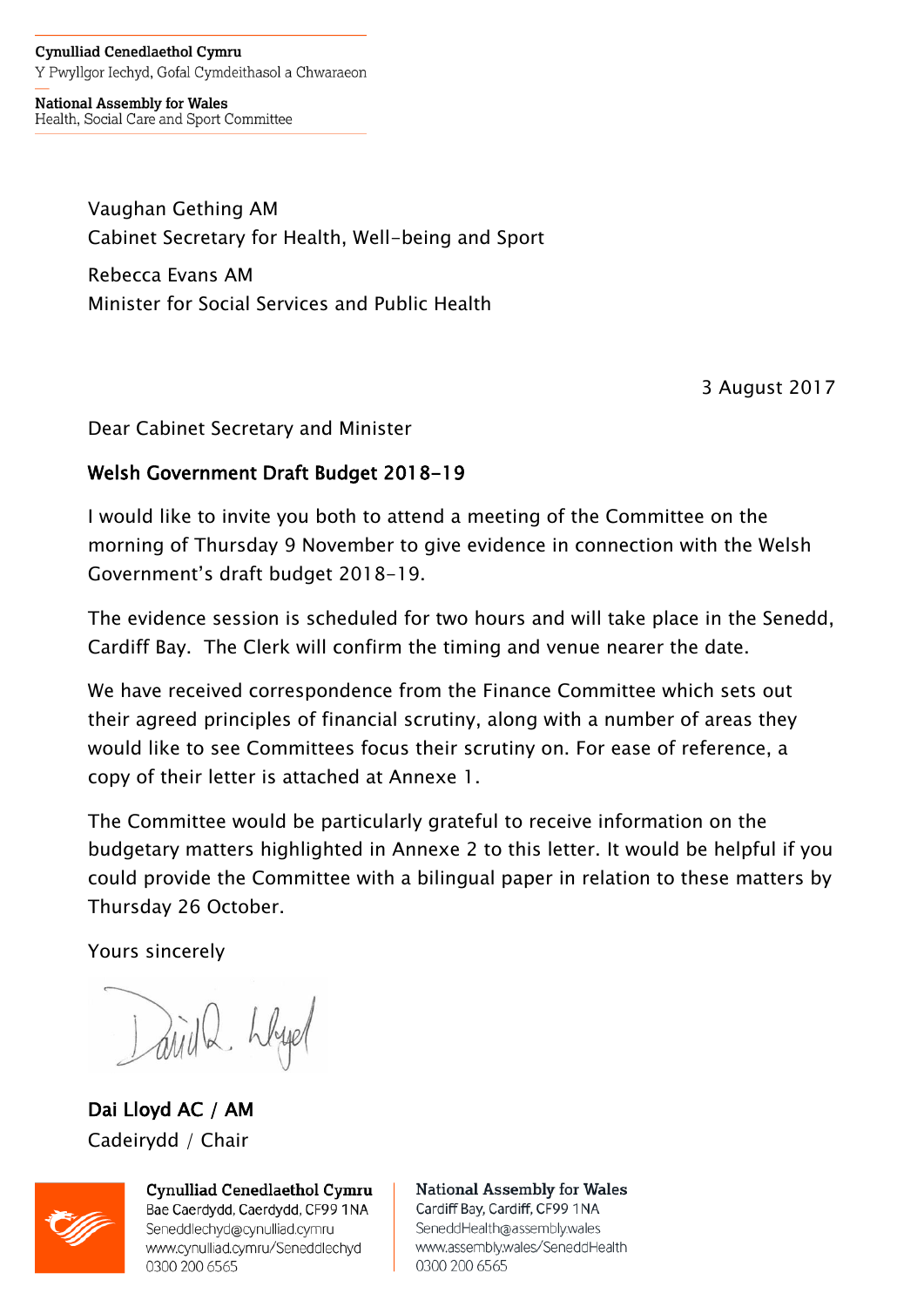### Annexe 1

Chair, Children, Young People and Education Committee Chair, Climate Change, Environment and Rural Affairs Committee Chair, Culture, Welsh Language and Communications Committee Chair, Economy, Infrastructure and Skills Committee Chair, Equality, Local Government and Communities Committee Chair, External Affairs and Additional Legislation Committee Chair, Health, Social Care and Sport Committee

20 July 2017

#### Dear Committee Chairs

### Welsh Government Draft Budget 2018-19

At our meeting on 19 July, the Finance Committee agreed its approach to the budget scrutiny. I am writing to all Chairs of subject committees to share our thinking, and to encourage your committees to consider how you can contribute to delivering the most coherent and effective scrutiny of the Government's spending plans.

As you will be aware this is the first year we will be scrutinising the draft budget under the revised Standing Orders and accompanying protocol. I discussed this with the Committee Chairs at the Chairs forum on 12 July.

### Budget focus

We have agreed to continue the approach followed in previous years, whereby budget scrutiny is centred on the four principles of financial scrutiny: affordability, prioritisation, value for money and process. The principles are:

• Affordability - to look at the big picture of total revenue and expenditure, and whether these are appropriately balanced;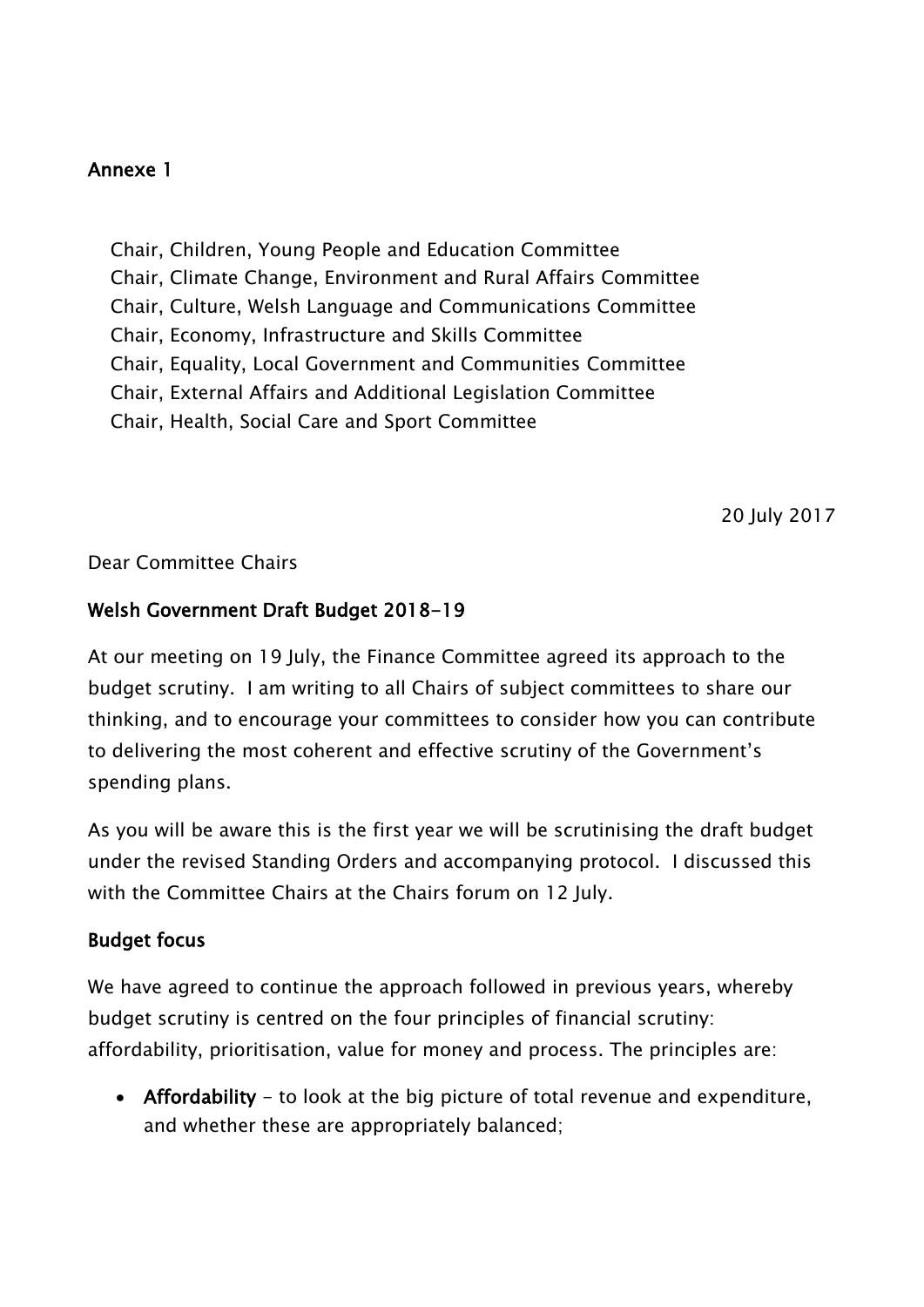- Prioritisation whether the division of allocations between different sectors/programmes is justifiable and coherent;
- Value for money Essentially, are public bodies spending their allocations well – economy, efficiency and effectiveness (i.e.) outcomes; and
- Budget processes are they effective and accessible and whether there is integration between corporate and service planning and performance and financial management.

Following a stakeholder event in North Wales, we have identified a number of areas which we would like to see the focus of the scrutiny, these are:

- Financing of local health boards and health and social care services
- Approach to preventative spending and how is this represented in resource allocation (Preventative spending = spending which focuses on preventing problems and eases future demand on services by intervening early)
- Sustainability of public services, innovation and service transformation
- Welsh Government policies to reduce poverty and mitigate welfare reform
- The Welsh Government's planning and preparedness for Brexit
- How the Welsh Government should use new taxation and borrowing powers
- How evidence is driving Welsh Government priority setting and budget allocations
- How the Future Generations Act is influencing policy making

We would encourage you to use some of these areas as the focus for your budget scrutiny.

### Draft budget consultation

As has been the previous practice, we will be undertaking a consultation on behalf of all Committees over the summer recess and the responses will be shared with you in the Autumn in order to assist your scrutiny of the draft budget.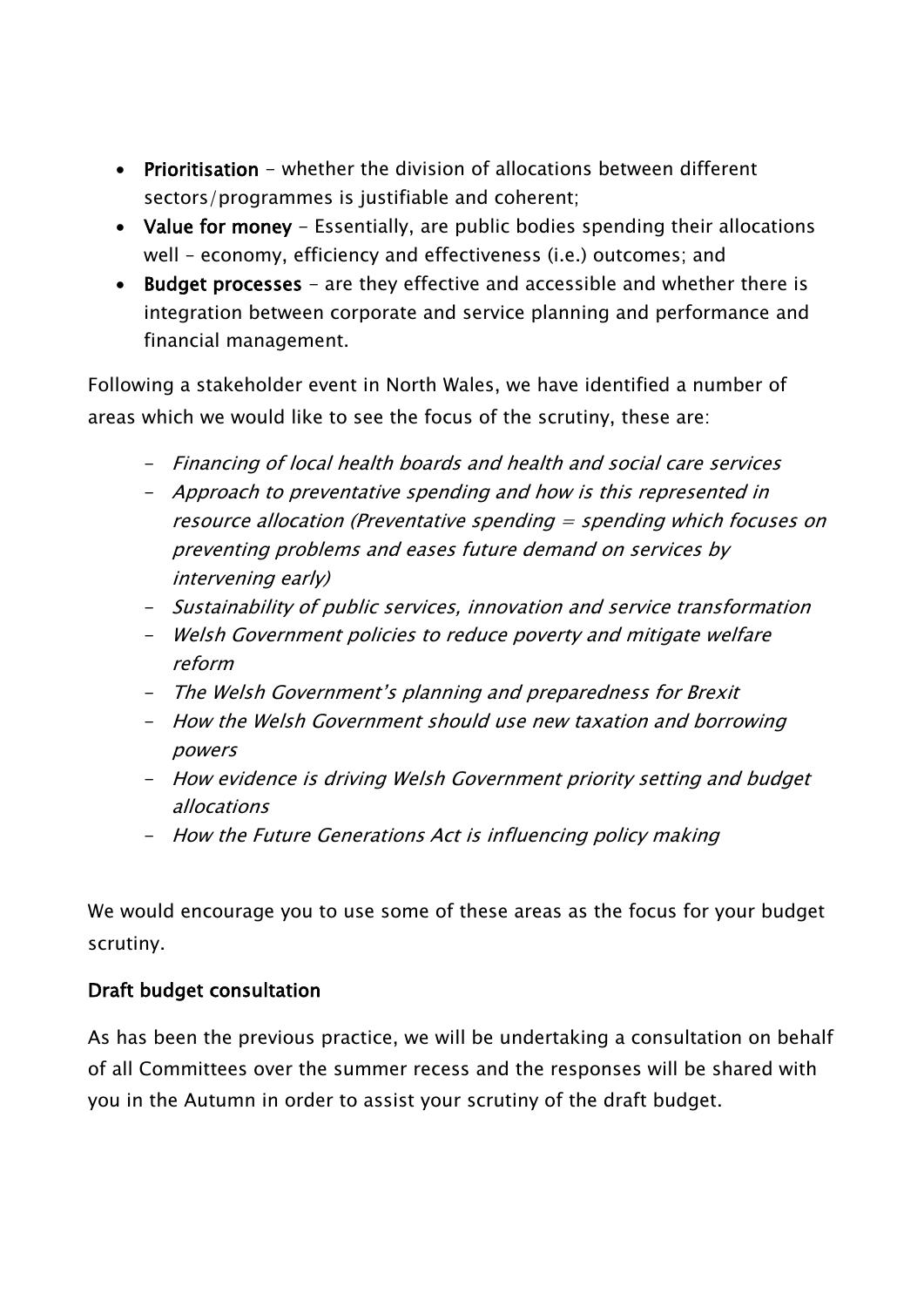# Timetable

As you will be aware by now the dates for the draft budget have been agreed and are:

- Outline Draft Budget Laid 3 October
- Detailed Draft Budget Laid 24 October
- Deadline for Finance Committee to Report 28 November
- Debate on the Draft Budget 5 December
- Annual Budget Motion tabled 19 December

As you will be aware the provisions in relation to the reporting by policy committees has changed, and you are now able to report in your own right (if you so wish), and your reports can be used as a supporting document to the draft budget debate. As a Committee we are considering how we can maintain a strategic, oversight role of financial scrutiny, but in the meantime if you have any questions about any aspect of the draft budget process, please feel free to contact me or the Clerk to the Finance Committee, Bethan Davies, 0300 200 6372, [Bethan.Davies@assembly.Wales](mailto:Bethan.Davies@assembly.Wales)

Yours sincerely

in Man

Simon Thomas **Chair**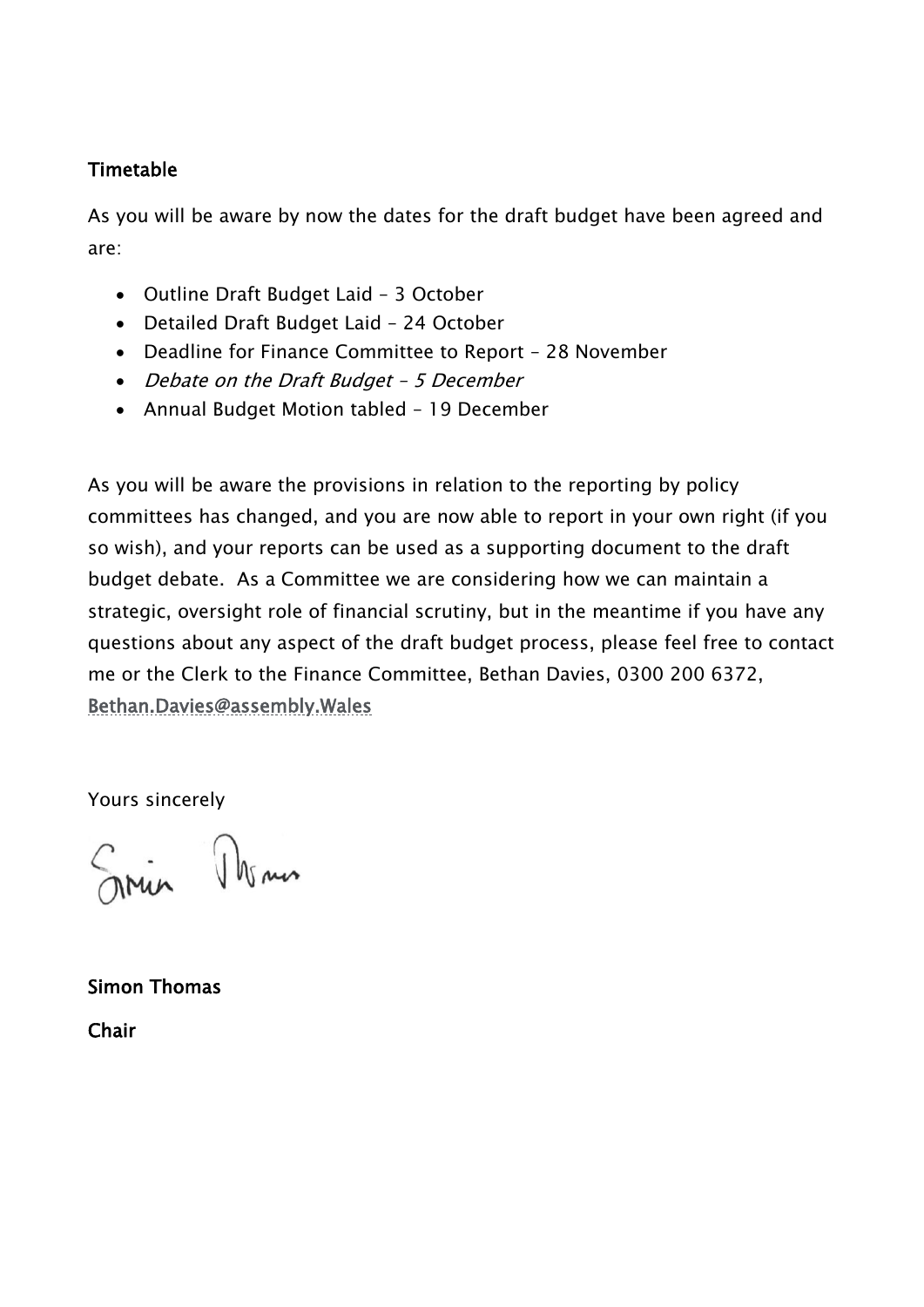### Annexe 2

Request for information from the Cabinet Secretary for Health, Wellbeing and Sport and the Minister for Social Services and Public Health from the Health, Social Care and Sport Committee to inform scrutiny of draft budget 2018-19

# Commentary on Actions and detail of Budget Expenditure Line (BEL) allocations

- A breakdown of the 2018-19 Health, Well-being and Sport MEG allocations by Spending Programme Area, Action and Budget Expenditure Line (BEL).
- Indicative 2019-20 Health, Well-being and Sport MEG allocations.
- Commentary on each of the Actions within the Health, Well-being and Sport MEG, including an analysis and explanation of changes between the Draft Budget 2018-19 and the First Supplementary Budget (June 2017).

# Key policies

In addition to the four usual themes of value for money, prioritisation, preventative spending and affordability, we would particularly like to receive information on the following policies and issues:

# Mental health

- the allocated budget on mental health services;
- allocations for delivery of the mental health strategy and delivery plan;
- the allocated budget on mental health services delivered on the prison estate;
- patterns of demand and expenditure on mental health services in the last 5 years;
- projections for future demand and spending.
- details of the operation of the ring fence for the mental health budget, including the level at which it is set, defining what is included within it, the extent to which it has determined spending on mental health; and the purpose and value of the ring fence and future plans for it.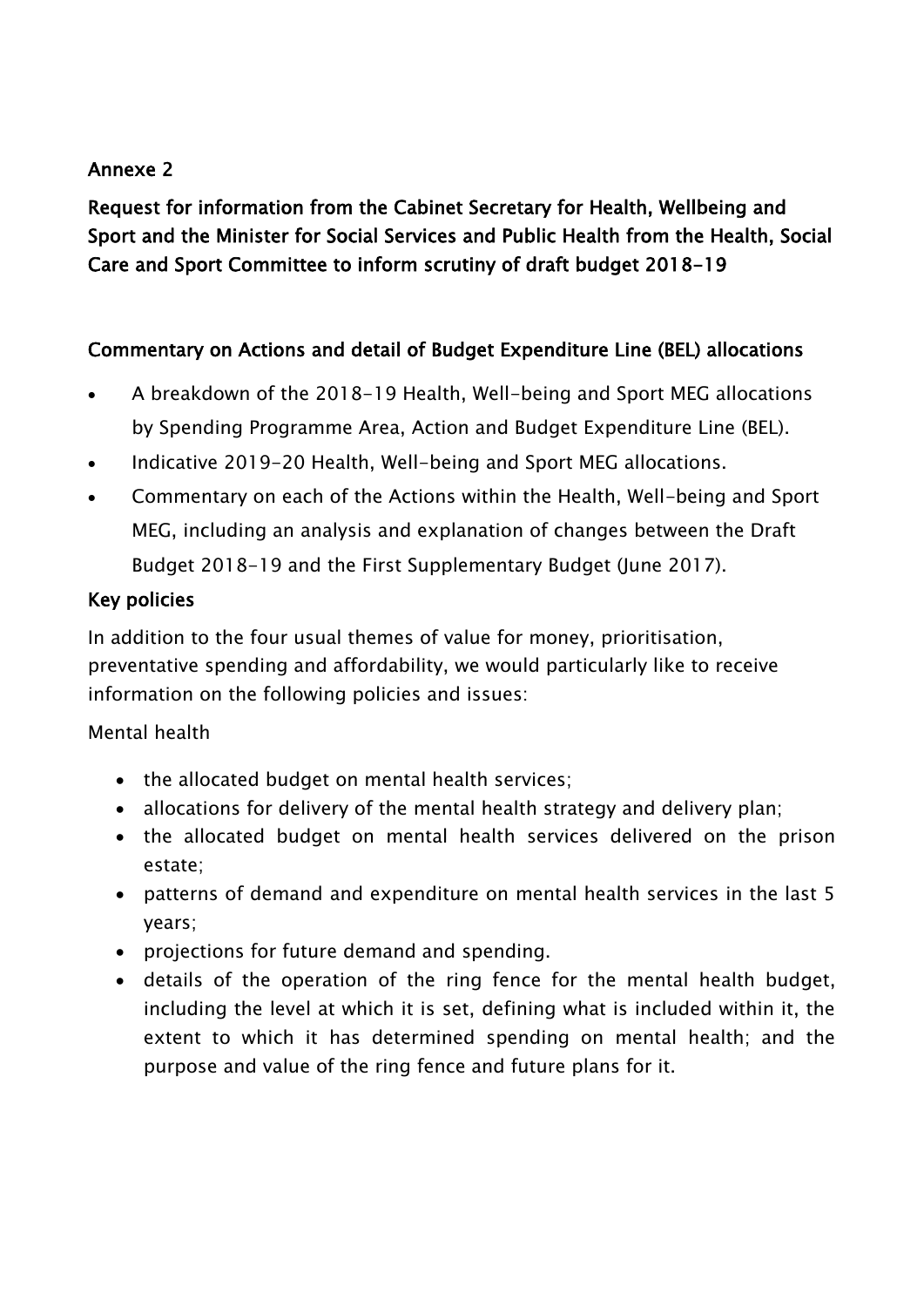Funding transformational change

- views on how effective current funding mechanisms are in driving transformational change at a national level;
- willingness /plans for the Welsh Government to use its budget to take a greater role and provide stronger direction in driving change forwards;
- any allocated budget for technology and infrastructure to support quality and efficiency;
- views on how the Welsh Government can effectively balance the need for preventative spending whilst addressing day-to-day cost pressures.

Financial performance by LHBs and health inequalities

- an update on the four health boards who failed to meet their financial duties and mechanisms in place for monitoring progress;
- details of when the Welsh Government's review of the funding formula for health boards to ensure fairness across Wales will be completed;
- response to Wales Audit Office report on the implementation of the NHS Finances Act.

Workforce pressures

- details of particular pressures and staff shortages and further financial plans to address this;
- details of plans for new skills and career paths for health and social care staff and any allocations in this regard (recommended in the Interim Parliamentary Review report which says these need to be planned on a large scale without delay);
- any planning/ assessment undertaken on future funding needs post-Brexit, for example given possible changes to agency staff costs.

Integration of health and social care

 funding allocations to drive integration e.g. development of health/social care professionals who are able to work across service boundaries.